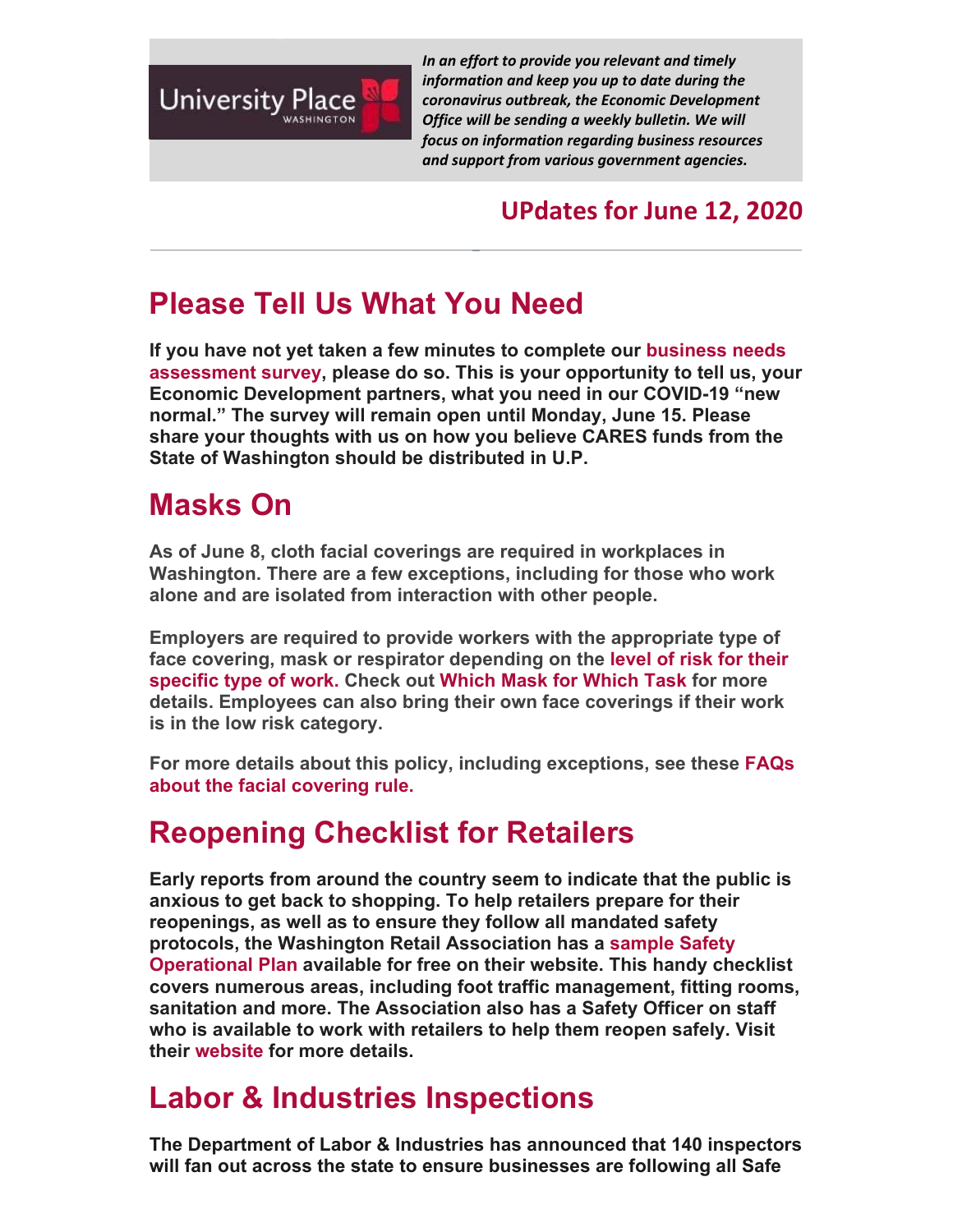**Start regulations. Although these inspections will be largely complaintdriven, there may also be surprise visits. Every business should ensure it is following the Governor's guidance related to its specific industries and sectors.** 

### **Get Ready Now for Phase 3**

**Although we are still operating under Phase 2 of the Governor's Safe Start reopening schedule, it is not too soon for businesses to begin preparing for Phase 3.** 

**Per the Safe Start plan, every business operating in Phase 3 must author an outline of measures taken to prevent the spread of COVID-19. Although these plans do not need to be submitted to a state agency or local health jurisdiction, they must be available on the premises and must be shown to Washington State regulatory, health, or safety authorities in the event of an inspection (see above).** 

**Businesses can use this Phase 3 Safety Plan template to help them implement and document legally-required workplace safety measures. The template serves as a checklist to cover critical workplace safety requirements and can also serve as a reference for inquiring customers and employees. The template can be posted for customer review and to satisfy legal requirements.**

### **Federal Government Extends PPP Terms**

**Last week, the Treasury Department announced some changes to the Paycheck Protection Program (PPP). These include:**

- **Reducing the threshold that borrowers had to spend to maintain worker payrolls from 75 percent of the loan to 60 percent.**
- **Businesses now have up to 24 weeks in which to use their PPP funds, up from the eight weeks initially outlined in the requirements.**

**For complete details, visit the U.S. Treasury Department's website or the Small Business Administration's PPP page.** 

## **Continue to Watch the City's COVID-19 Business Support Page**

**Don't forget to check out the Economic Development Department's special COVID-19 Business Support page on the City of University Place website. We update it regularly with information we receive so that it can serve as a repository of critical information and resources for local businesses.**